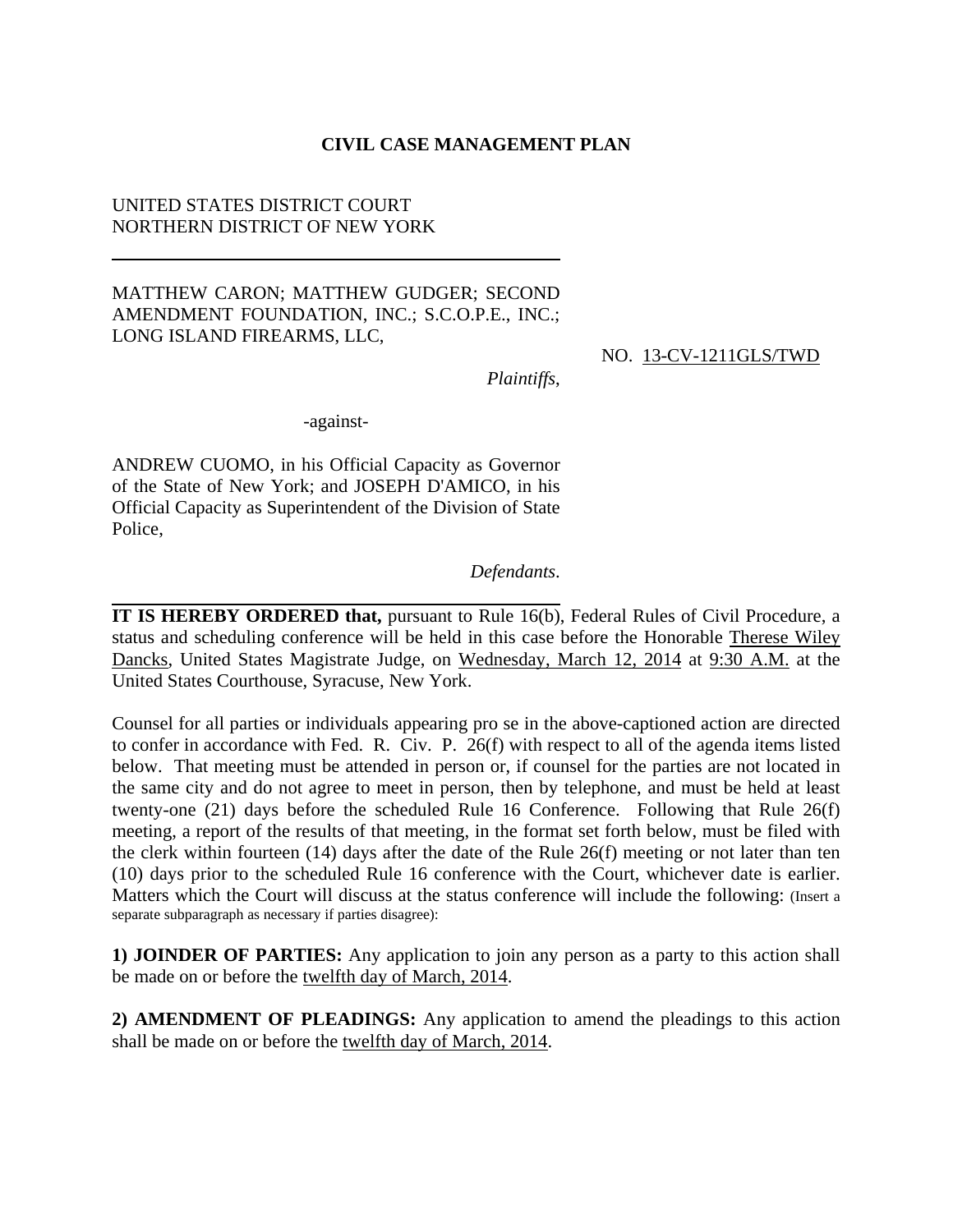**3) DISCOVERY:** All discovery in this action shall be completed on or before the second day of September, 2014. **(Discovery time table is to be based on the complexity of the action)**.

**4) MOTIONS:** All motions, including discovery motions, shall be made on or before the sixth day of October, 2014. **(Non-Dispositive motions including discovery motions will be heard by the assigned Magistrate Judge).**

**5) PROPOSED DATE FOR THE COMMENCEMENT OF TRIAL:** The action will be ready to proceed to trial on or before the sixth day of April, 2015. It is anticipated that the trial will take approximately 4 days to complete. The parties request that the trial be held in Albany. **(The proposed date for the commencement of trial must be within 18 months of the filing date).**

# **6) HAVE THE PARTIES FILED A JURY DEMAND: no**

# **7) DOES THE COURT HAVE SUBJECT MATTER JURISDICTION? ARE THE PARTIES SUBJECT TO THE COURT'S JURISDICTION? HAVE ALL PARTIES BEEN SERVED?**

Yes

### **8) WHAT ARE THE FACTUAL AND LEGAL BASES FOR PLAINTIFFS' CLAIMS AND DEFENDANTS' DEFENSES (INCLUDE COUNTERCLAIMS & CROSSCLAIMS IF APPLICABLE)?**

Plaintiffs challenge New York's Penal Law section 265.37 as violative of the Second Amendment. Defendants assert that the statute, which simply caps the number of rounds permitted in ammunition feeding devices, is permitted under the Second Amendment.

**9) WHAT FACTUAL AND LEGAL ISSUES ARE GENUINELY IN DISPUTE?** Whether New York's Penal Law 265.37 violates the 2nd Amendment of the United States Constitution

### **10) CAN THE ISSUES IN LITIGATION BE NARROWED BY AGREEMENT OR BY MOTIONS? ARE THERE DISPOSITIVE OR PARTIALLY DISPOSITIVE ISSUES APPROPRIATE FOR DECISION ON MOTION?**  Yes

# **11) WHAT SPECIFIC RELIEF DO THE PARTIES SEEK? WHAT ARE THE DAMAGES SOUGHT?**

Plaintiffs seek to have the statute enjoined as unconstitutional

# **12) DISCOVERY PLAN**

**A) What changes (if any) should be made to the disclosure requirements under Rule 26(a), as well as to the limitations on discovery set forth in the Federal Rules of Civil Procedure, as amended?**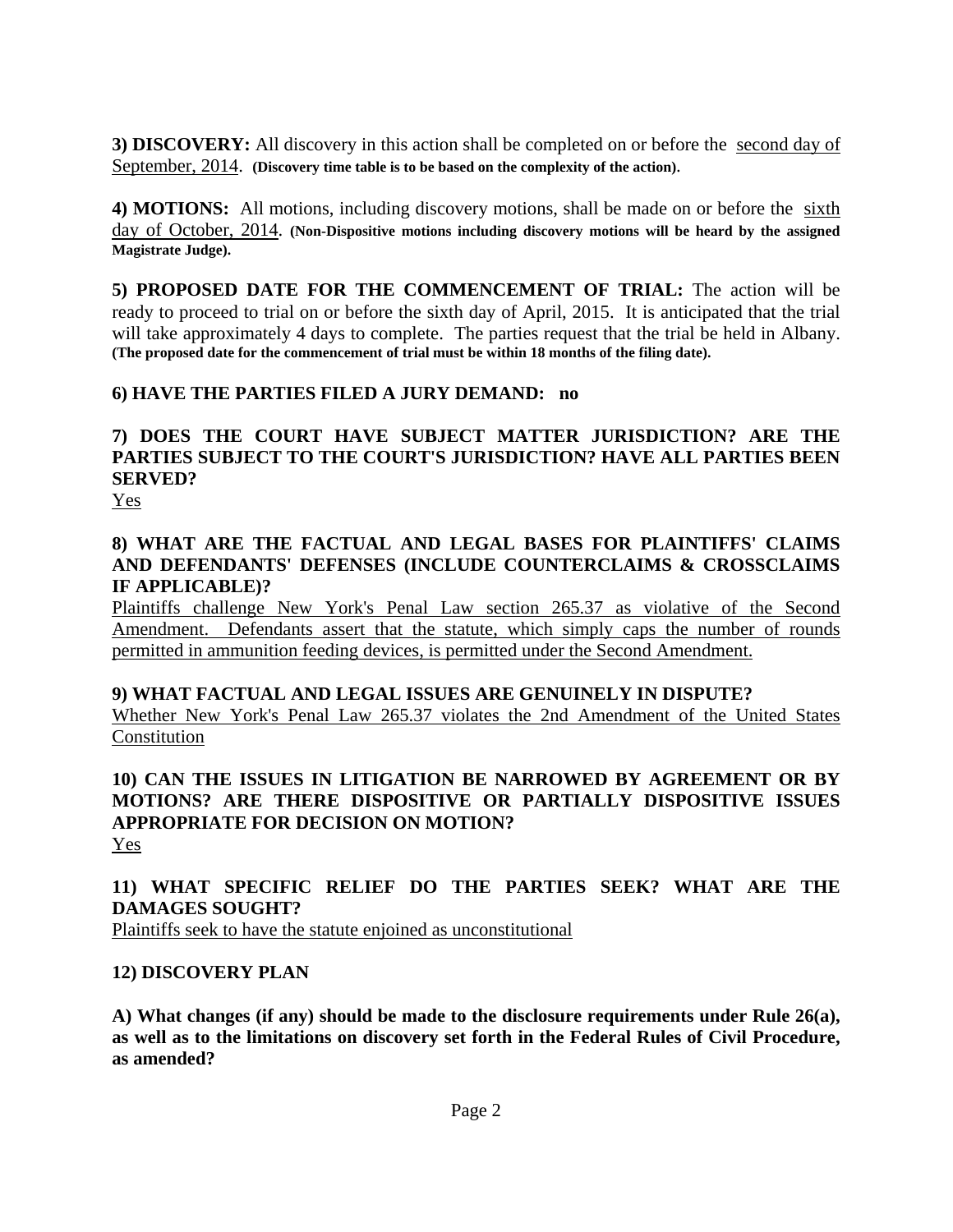There is a question as to whether discovery will be necessary

**B) When will the mandatory disclosures required under Rule 26(a)(1) be made, or when were they made?** 

There is a question as to whether disclosures are necessary

**C) Describe the timetable for discovery, identify the subjects to be addressed, state whether discovery should be conducted in phases, and discuss why there are no less costly and time consuming alternative methods available to obtain the same information:** 

Should discovery be necessary, it will most likely involve experts. The timetable provides sufficient time to research experts and get reports and also builds in for holidays and vacations

**D) What forms of discovery does each party intend to pursue?**  Unknown at this time

**E) Are any protective orders required or requested under Fed. R. Civ. P. 26(c)?**  Unknown at this time

**13) IS IT POSSIBLE TO REDUCE THE LENGTH OF TRIAL BY STIPULATIONS, USE OF SUMMARIES OR STATEMENTS, OR OTHER EXPEDITED MEANS OF PRESENTING EVIDENCE? IS IT FEASIBLE AND DESIRABLE TO BIFURCATE ISSUES FOR TRIAL?**

Yes.

### **14) ARE THERE RELATED CASES PENDING BEFORE THE JUDGES OF THIS COURT?**

The issue at bar here was ruled upon by the Western District of New York and is currently before the Second Circuit Court of Appeals

### **15) IN CLASS ACTIONS, WHEN AND HOW WILL THE CLASS BE CERTIFIED?** NA

**16) WHAT ARE THE PROSPECTS FOR SETTLEMENT? Please circle below the prospects for settlement:**

1 **[2]** 3 4 5 6 7 8 9 10

 **(VERY UNLIKELY) (LIKELY)**

### **CANNOT BE EVALUATED PRIOR TO** Rule 16 conference. **(DATE) HOW CAN SETTLEMENT EFFORTS BE ASSISTED?**

\*\*\*Settlement assistance efforts\*\*\*

**(Do not indicate any monetary amounts at this time, settlement will be explored by the Magistrate Judge at the time of the initial status conference)**